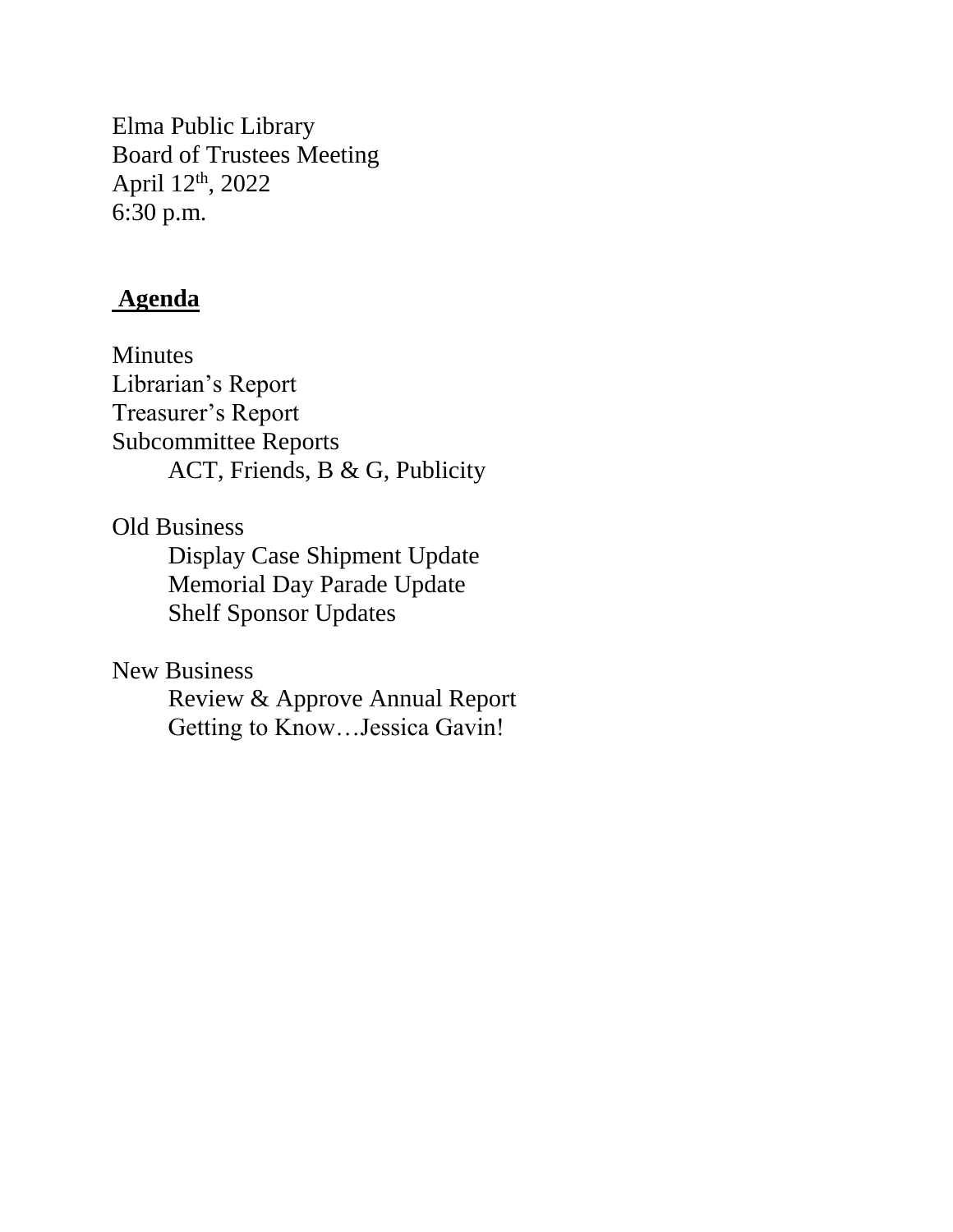## **ELMA PUBLIC LIBRARY**

## **Librarian's Report March 31st, 2022**

| Circulation        | 2022                                 | 2021                                 | % change        |  |
|--------------------|--------------------------------------|--------------------------------------|-----------------|--|
| March<br>Jan - Mar | 5,127<br>13,982                      | 5,214<br>12,772                      | $-1.7%$<br>9.5% |  |
|                    | YTD All B&ECPL<br>YTD Town Libraries |                                      | $-0.6%$<br>8.9% |  |
| Library Visitors   |                                      |                                      |                 |  |
| March<br>Jan - Mar | 3,045<br>8,241                       | 2,586<br>6,102                       | 17.7%<br>35.1%  |  |
|                    |                                      | YTD All B&ECPL<br>YTD Town Libraries | 34.4%<br>34.4%  |  |
| Computer Users     |                                      |                                      |                 |  |
| March<br>Jan - Mar | 186<br>540                           | 178<br>362                           | 4.5%<br>49.2%   |  |
|                    |                                      | YTD All B&ECPL<br>YTD Town Libraries | 28.9%<br>34.2%  |  |
| Wi-Fi Users        |                                      |                                      |                 |  |
| March<br>Jan - Mar | 348<br>846                           | 283<br>718                           | 23.0%<br>17.8%  |  |
|                    |                                      | YTD All B&ECPL<br>YTD Town Libraries | 36.0%<br>29.9%  |  |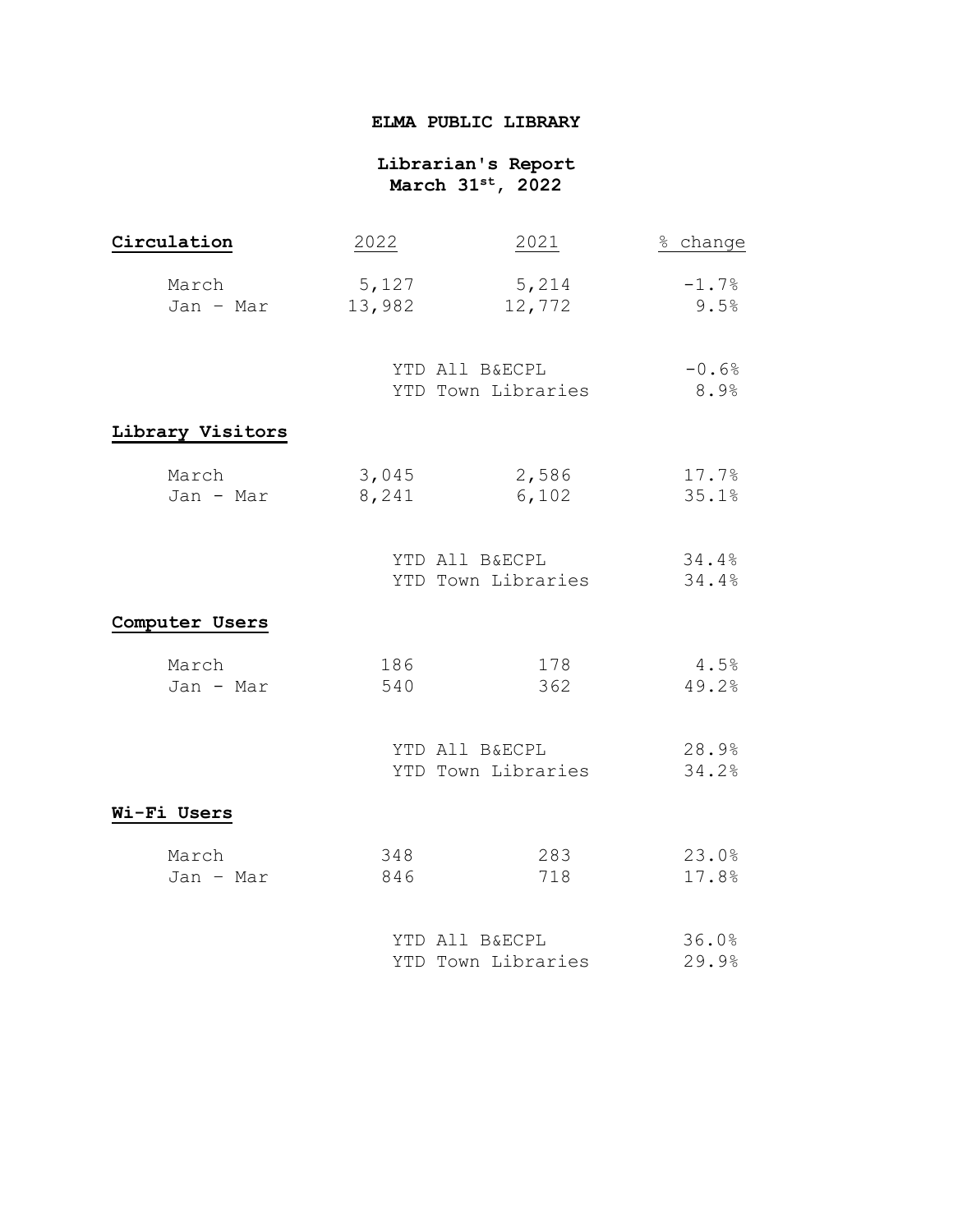### **Library Programs** March 2022

#### Attendance

| Preschool Storytime (4 sessions) | 47  |
|----------------------------------|-----|
| $K-3$ Storytime $(3/9)$          | 13  |
| Family Movie Matinee (3/12)      | 19  |
| Teen Paint Night (3/14)          | 13  |
| LEGO Club $(3/26)$               | 21  |
| Take (or Stay) & Make Crafts     | 85  |
| Book Club $(3/16)$               | - 9 |
| Scrapbooking Crop (3/19)         | 12  |
| Book a Tech Trainer $(3/21)$     | 3   |
| Isaiah Rashad Author Talk (3/23) | 2   |
| Mindfulness Mondays (3/28)       | 7   |
| Butter Lamb Workshops (3/30)     | 48  |
|                                  |     |

Total Programs 15 Total Attendance 279

#### **Community Room**

3/14 – Friends of the Elma Public Library meeting.

## **Staff Activities**

- 3/3 Jessica attended a Preservation Committee meeting with WNYLRC on Zoom.
- 3/8 Tom attended the Manager/Director meeting on Zoom.
- 3/16 Emily attended a 'Getting to Know You' meeting with WNYLA on Zoom.
- 3/18 Jessica attended a Youth Services Group meeting on Zoom.